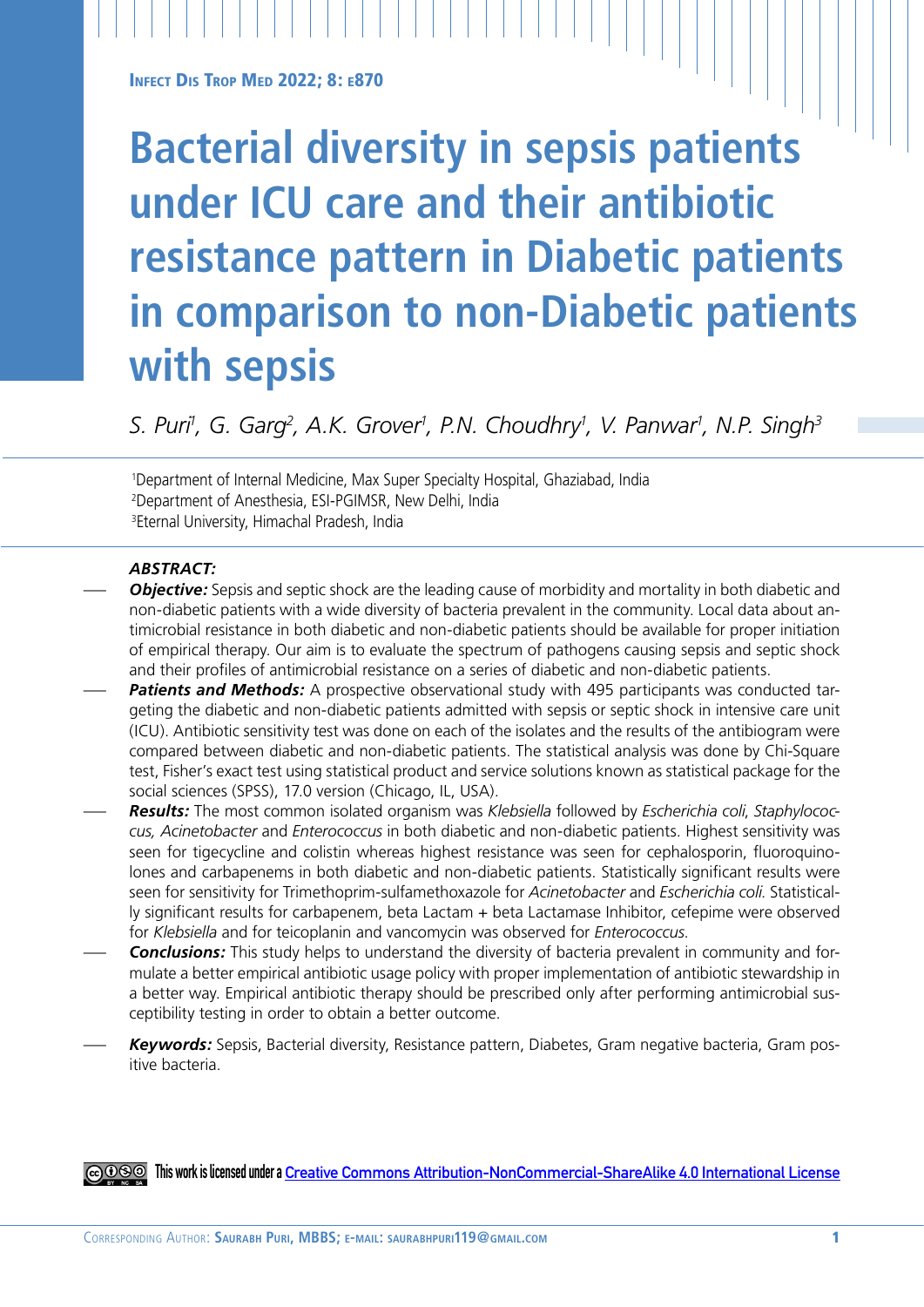## **INTRODUCTION**

Sepsis and septic shock, with subsequent multi-organ failure, are the leading causes of mortality in intensive care units<sup>1</sup>. Sepsis accounts for more than 10% of in-hospital mortality. The risk for developing infections and sepsis is high in patients with type 2 diabetes mellitus. Also, the prognosis of infection can be worsened by the presence of type 2 diabetes mellitus. This leads to an increased rate of mortality and morbidity in type 2 diabetes mellitus patients with sepsis<sup>2</sup>.

Sepsis that is complicated by acute organ dysfunction accounts for around half of intensive care unit resource utilization<sup>3,4</sup>. Its associated morbidity and mortality are higher when compared to sepsis without acute organ dysfunction. The mortality rate caused due to severe sepsis varies

from  $28.6\%$  to  $49.6\%$ <sup>3,5</sup>. Advanced age, chronic alcoholism, and an immunosuppressed state are the various factors that can negatively impact the treatment outcome of severe sepsis<sup>6</sup>.

Different types of organisms can cause sepsis. The most common organism isolated in septic patients is the gram-negative bacteria. Recently, the proportion of patients with severe infections due to gram-positive bacteria has increased. It accounts for half of the incidents of septicemia and severe systemic infections.

The hospital mortality rate identified in the bacteremic diabetic patients and non-diabetic patients is 24.1% and 44.0%. Diabetic patients with bacteremia are less likely to develop septic shock and acute renal failure with 4% and 7% risk as compared to non-diabetic patients with 13% and 19% risk, respectively. The mortality rate for diabetic patients and non-diabetic patients with bacteremia is identified to be 21.6% and 37.2%.

The appropriate selection of empirical antibiotics based on the pattern of local antibiotic resistance can reduce the mortality rate and increase the rational use of antibiotics. Pradipta et al<sup>7</sup> conducted a retrospective observational study in which levofloxacin, ceftazidime, ciprofloxacin, cefotaxime, ceftriaxone, and erythromycin were the most frequently used antibiotics in patients with sepsis with an average resistance of above 50%. In a cross-sectional study conducted by Anvarinejad et al<sup>8</sup>, multidrug resistance was identified in 91% of the isolates and methicillin resistance in 78% of *S. aureus* isolates. Whereas 53% of the gram-negative species were identified as positive for extended-spectrum *β*-*lactamase*.

The mortality ascribed to sepsis is decreasing because of improvements in treatment and nursing, but still, sepsis remains a critical problem, especially in diabetic patients. The influence of diabetes mellitus on the outcomes of sepsis remains controversial. The antimicrobial resistance of bacterial pathogens in the diabetic population with infection is less investigated. Routine bacteriological profiling along with their antibiotic resistance patterns should be considered as a necessary component in the management of sepsis. A knowledge of these patterns is essential when local policies on the use of antibiotics are being devised. The present study was conducted to compare the bacterial diversity in sepsis patients under ICU care and their antibiotic resistance pattern in diabetic patients and nondiabetic patients.

#### **PATIENTS AND METHODS**

The prospective study included bacterial isolates identified from various samples collected at In-patient department (IPD) of Max Super Specialty Hospital, Vaishali, a tertiary care facility of Delhi-NCR between March 2018 to March 2019.

The study was approved by the Ethical Committee of Max Super Specialty Hospital, Vaishali, Ghaziabad, India.

### **Bacterial Identification Method and Antibiotic Susceptibility Testing**

Bacterial isolates were recovered from different clinical samples including blood, urine, respiratory secretions and others. The isolates were identified by standard microbiological methods and the automated Vitek 2 system. All repeat isolates and the isolate recovered from the regions of most likely colonization such as throat swab, perianal swab etc. were excluded from the study. Six major classes of antibiotics, namely, beta lactams, fluoroquinolones, carbapenems, macrolides, aminoglycosides, and sulfamethoxazole-trimethoprim, in addition to colistin and tigecycline, were used to determine the antibiotic susceptibility pattern of isolates.

#### **Statistical Analysis**

Statistical analysis was performed by the SPSS program for Windows, version 17.0 (SPSS, Chicago, IL, USA). Continuous variables are presented as mean  $\pm$  SD, and categorical variables are presented as absolute numbers and percentage. Data were checked for normality before statistical analysis. Normally distributed continuous variables were compared using the unpaired *t*-test, whereas the Mann-Whitney U test was used for those variables that were not normally distributed. Categorical variables were analyzed using either the Chi-square test or Fisher's exact test. *p*<0.05 was considered statistically significant.

#### **RESULTS**

A total of 495 participants were included in the final analysis, with 240 participants in the diabetic group and 255 participants in the non-diabetic group. The mean age of participants in the diabetic group was  $65.43 \pm 10.36$  and  $60.75 \pm 15.15$  in the non-diabetic group. The difference in mean age between the study group was statistically significant (*p*-value<0.05). Out of 240 diabetic patients, 133 (55.42%) were male, and 107 (44.58%) were female. Out of 255 non-diabetic patients, 171 (67.06%) were male, and 84 (32.94%) were female. Lower respiratory tract infection (LRTI) was observed to be 101 (42.26%) in diabetic patients, whereas in non-diabetic patients, it was 133 (52.16%). Other sources of sepsis were Blood stream infection (BSI) which was 58 (24.27%) in diabetic and 55 (21.57%) in non-diabetic patients, urinary tract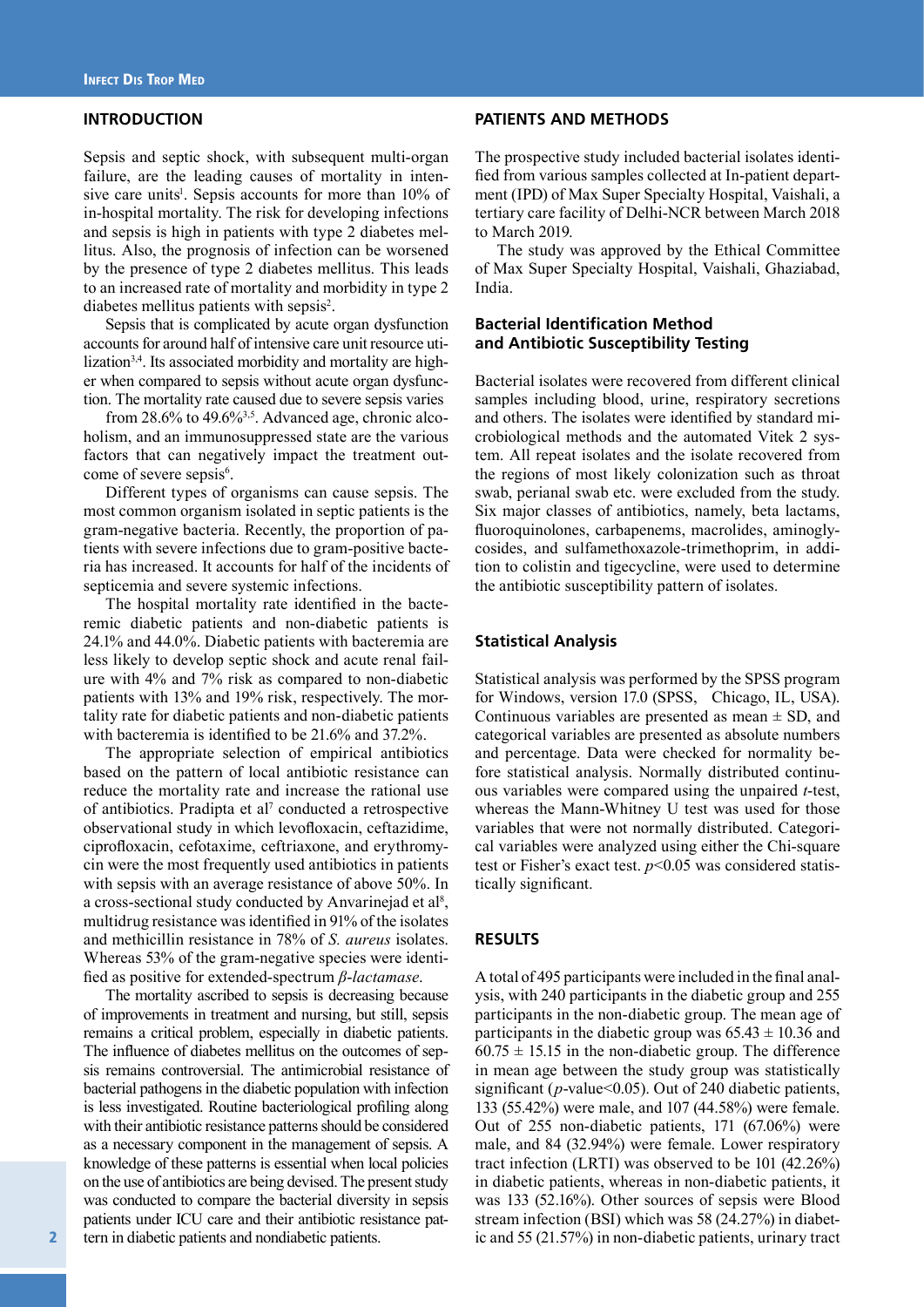| <b>Culture Report</b> | <b>Diabetes Mellitus</b> |              |  |
|-----------------------|--------------------------|--------------|--|
|                       | Yes $(N=224)$            | No $(N=246)$ |  |
| Acinetobacter         | $22(9.82\%)$             | 29 (11.79%)  |  |
| <i>Enterococcus</i>   | 19 (8.48%)               | 13 (5.28%)   |  |
| Escherichia Coli      | 52 (23.21%)              | 42 (17.07%)  |  |
| Klebsiella            | 70 (31.25%)              | 82 (33.33%)  |  |
| Others                | 21 (9.38%)               | 18 (7.32%)   |  |
| Pseudomonas           | $15(6.7\%)$              | 32 (13.01%)  |  |
| Staphylococcus        | 25(11.16%)               | 30 (12.2%)   |  |

**Table 1***.* Comparison of culture report between study group (N=470).

infection (UTI) in diabetic and non-diabetic patients were 57 (23.85%) and 47 (18.43%), respectively along with skin and subcutaneous tissue infection (SSTI) were 23 (9.62%) and 20 (7.84%) in diabetic and non-diabetic patients, respectively. The most common isolated organism was *Klebsiella* in both diabetic {70, (31.25%)} and non-diabetic patients {82, (33.33%)}, respectively. Other organisms isolated were *Escherichia coli* {52(23.21%) in diabetic and 42(17.07%) in non-diabetic}, *Staphylococcus* {25(11.16%) in diabetic, 30(12.2%) in non-diabetic}, *Acinetobacter* {22(9.82%) in diabetic, 29(11.79%) in non-diabetic), *Enterococcus* {19(8.48%) in diabetic, 13(5.28%) in non-diabetic}and other organisms (*Citrobacter, Providencia, Morgenella, Stenotrophomonas, Proteus, Myroides, Elizabethkingia*) {21(9.38%) in diabetic and 18 (7.32%) non-diabetic} (Table 1).

Out of total isolates, culture revealed growth of *Candida* in 16(6.67%) diabetic patients and 9(3.53%) non-diabetic patients. Diabetic patients have *Candida albicans*  ${10(62.5\%)}$ , and non-diabetic patients have growth of *Candida tropicalis* {6(66.67%)}.

Among 223 diabetic patients, Acinetobacter was primarily isolated in patients with LRTI {15(68.18%} whereas prevalence in BSI, SSTI, UTI was 4 (18.18%), 2 (9.09%), 1 (4.55%), respectively. A major source of *Enterococcus* was patients with UTI  $\{10(52.63\%)\},\$ whereas prevalence in BSI, LRTI, SSTI was 5 (26.32%), 3 (15.79%), 1 (5.26%), respectively. *Escherichia coli* was isolated in 22 (43.14%) patients with UTI; the rest of the other sources revealed 11 (21.57%) from LRTI,

9 (17.65%) from BSI, 9 (17.65%) from SSTI. *Klebsiella* was isolated in 43 (61.43%) LRTI patients; the rest of the other sources revealed 12 (17.14%) in UTI, 12 (17.14%) in BSI, 3 (4.29%) in SSTI. A major source of *Pseudomonas* was LRTI  $\{7(46.67\%)$ , other sources revealed  $4(26.67\%)$ in SSTI, 2(13.33%) in BSI, 2 (13.33%) in UTI. *Staphylococcus* was isolated in patients with BSI {17(68%)}, rest other sources were UTI {4(16%)}, LRTI {3(12%)}, SSTI  $\{(1(4\%)\}$ , respectively. For others, the major source was LRTI for 13 (61.9%) patients. The difference in culture reports between the source was statistically significant (*p*-value<0.05) (Table 2).

Among the non-diabetic patients, the major source of *Acinetobacter* was LRTI patients 19 (65.52%), the rest of other source revealed 8 (27.59%) in BSI, 2 (6.9%) in SSTI patients. *Enterococcus* was isolated in BSI and UTI patients 4 (30.77%) respectively, while 2 (15.38%) was isolated in SSTI patients. For *Escherichia Coli*, the major source was UTI patients 17 (40.48%), and prevalence in other sources were LRTI patients 13 (30.95%), BSI patients 8 (19.05%), SSTI patients 4 (9.52%). For *Klebsiella*, the major source was LRTI for 54 (65.85%) patients, and the rest of the other sources revealed BSI patients 12 (14.63%), UTI patients 10 (12.2%), and SSTI patients 6 (7.32%). For *Pseudomonas*, the major source was LRTI patients for 19 (59.38%), the rest of the other sources revealed UTI, BSI, SSTI patients 7 (21.88%), 3 (9.38%), 3 (9.38%). For *Staphylococcus*, the major source was BSI for 16 (53.33%) patients and LRTI for 11 (36.67%) patients. For others, the major source was LRTI for 9 (50%) participants (Table 3).

### **Antibiotic Resistance Pattern**

Among the study population with culture report as *Acinetobacter*, there was not a statistically significant difference in drugs like Amikacin, Gentamicin, Colistin, Cefepime, Ceftriaxone, Ciprofloxacin, Imipenem, Meropenem, and Piperacillin/Tazobactum, Cefoperazone/Sulbactum between the study group (*p*-value>0.05) while for Trimethoprim-sulfamethoxazole there was a statistically significant difference between study group (*p*-value<0.05) (*[Supplementary Table 1](https://www.infectiousjournal.com/wp-content/uploads/sites/6/2022/05/Supplementary-Table-1-25822.pdf)*).

**Table 2***.* Comparison of culture report across source in diabetic patients (N=223).

| <b>Culture</b><br>Report     | <b>Source</b> |              |             | Chi<br>square            | <i>p</i> -value |         |
|------------------------------|---------------|--------------|-------------|--------------------------|-----------------|---------|
|                              | BSI           | <b>LRTI</b>  | <b>SSTI</b> | UTI                      |                 |         |
| $A$ cinetobacter (N=22)      | $4(18.18\%)$  | 15(68.18%)   | $2(9.09\%)$ | $1(4.55\%)$              |                 |         |
| <i>Enterococcus</i> $(N=19)$ | $5(26.32\%)$  | 3(15.79%)    | $1(5.26\%)$ | 10(52.63%)               |                 |         |
| Escherichia Coli (N=51)      | $9(17.65\%)$  | 11(21.57%)   |             | $9(17.65\%)$ 22 (43.14%) |                 |         |
| Klebsiella $(N=70)$          | $12(17.14\%)$ | 43 (61.43%)  | $3(4.29\%)$ | $12(17.14\%)$            | 82.463          | < 0.001 |
| Others $(N=21)$              | $4(19.05\%)$  | $13(61.9\%)$ | $2(9.52\%)$ | $2(9.52\%)$              |                 |         |
| $Pseudomonas(N=15)$          | $2(13.33\%)$  | 7(46.67%)    | 4(26.67%)   | $2(13.33\%)$             |                 |         |
| $Staphvlococcus (N=25)$      | 17(68%)       | 3(12%)       | 1(4%)       | 4(16%)                   |                 |         |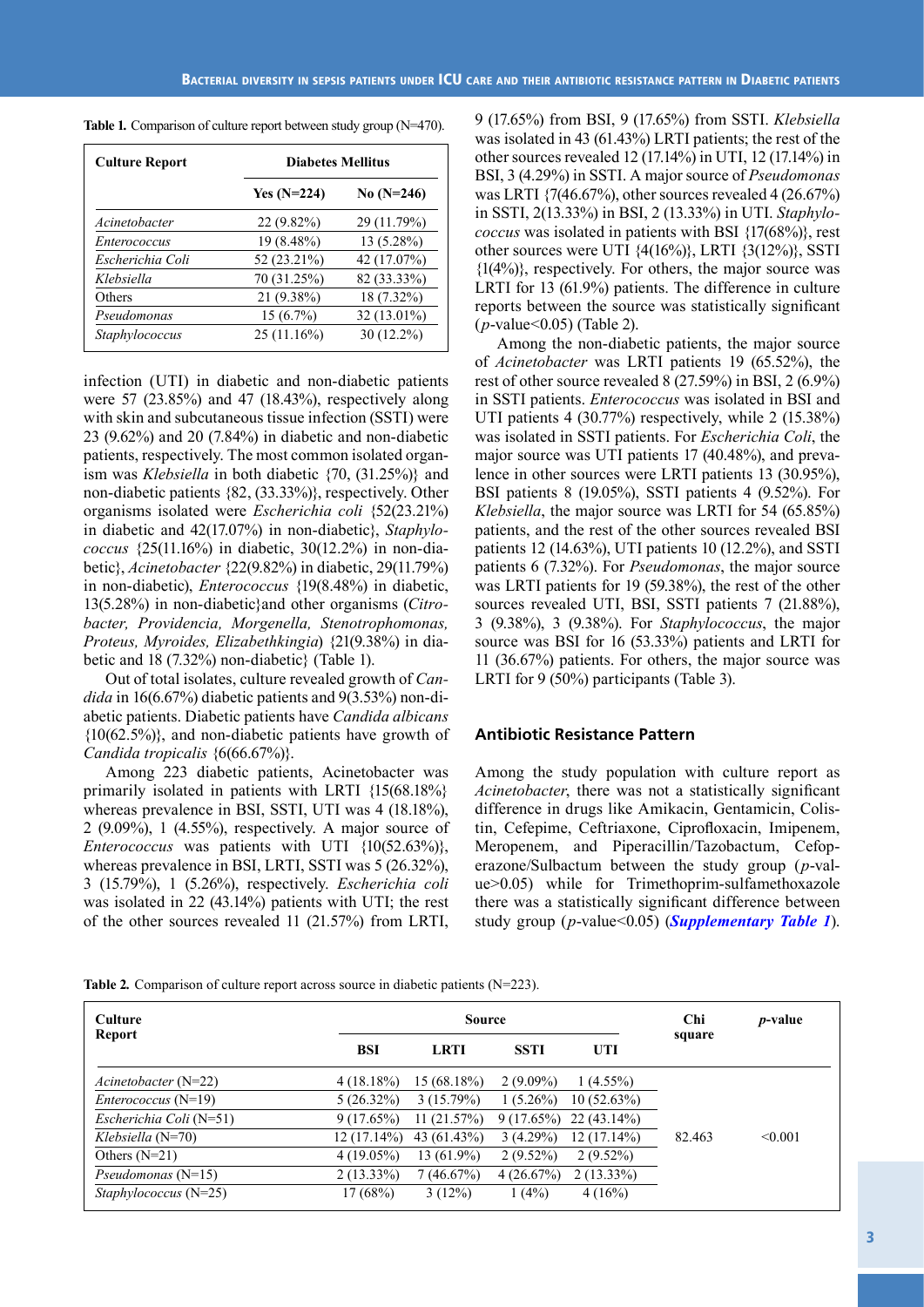| <b>Culture</b>               |              | <b>Source</b> |              |               |
|------------------------------|--------------|---------------|--------------|---------------|
| <b>Report</b>                | <b>BSI</b>   | <b>LRTI</b>   | <b>SSTI</b>  | UTI           |
| $A$ cinetobacter (N=29)      | 8(27.59%)    | $19(65.52\%)$ | $2(6.9\%)$   | $0(0\%)$      |
| <i>Enterococcus</i> $(N=13)$ | 4(30.77%)    | $3(23.08\%)$  | $2(15.38\%)$ | 4(30.77%)     |
| Escherichia Coli (N=42)      | $8(19.05\%)$ | 13 (30.95%)   | $4(9.52\%)$  | $17(40.48\%)$ |
| $Klebsiella (N=82)$          | 12 (14.63%)  | 54 (65.85%)   | $6(7.32\%)$  | $10(12.2\%)$  |
| <i>Others</i> $(N=18)$       | $2(11.11\%)$ | $9(50\%)$     | 3(16.67%)    | 4(22.22%)     |
| $Pseudomonas (N=32)$         | $3(9.38\%)$  | 19 (59.38%)   | $3(9.38\%)$  | 7(21.88%)     |
| $Staphvlococcus (N=30)$      | 16 (53.33%)  | 11(36.67%)    | $0(0\%)$     | $3(10\%)$     |

**Table 3***.* Comparison of culture across source in non-diabetic patients (N=246).

Among the study population with culture report as *E. Coli*, there was not a statistically significant difference in drugs belonging to Nitrofurantoin, Cefepime, Cefuroxime, Ceftriaxone, Ciprofloxacin, Imipenem, Ertapenem, Meropenem, Amoxicillin, Ampicillin, and Piperacillin/ Tazobactum, Cefoperazone/Sulbactum, Amoxicillin/ Clavulanic acid between the study group (*p*-value >0.05) while for Trimethoprim-sulfamethoxazole there was a statistically significant difference between study group (*p*-value <0.05) (*[Supplementary Table 2](https://www.infectiousjournal.com/wp-content/uploads/sites/6/2022/05/Supplementary-Table-2-25822.pdf)*). Among the study population with culture report as *Klebsiella*, there was not a statistically significant difference in the following drugs, Nitrofurantoin, Cefuroxime, Ceftriaxone, Amoxicillin, Ampicillin, and Tigecycline between the study group ( $p$ -value  $>0.05$ ) while for Imipenem, Ertapenem, Meropenem, Cefoperazone/Sulbactum, Piperacillin/Tazobactum, Amoxicillin/Clavulanic acid and Cefepime, there was a statistically significant difference between study group (*p*-value <0.05) (*[Supplementa](https://www.infectiousjournal.com/wp-content/uploads/sites/6/2022/05/Supplementary-Table-3-25822.pdf)[ry Table 3](https://www.infectiousjournal.com/wp-content/uploads/sites/6/2022/05/Supplementary-Table-3-25822.pdf)*). Among the study population with culture report as *Staphylococcus*, there was not a statistically significant difference in any of the drugs belonging to Oxacillin, Ampicillin, Benzylpenicillin, Clindamycin, Gentamicin, Linezolid, Teicoplanin, Vancomycin, Nitrofurantoin, Cefoxitin, Ciprofloxacin, Levofloxacin, and Erythromycin between the study group (*p*-value>0.05) (*[Supplementary Table 4](https://www.infectiousjournal.com/wp-content/uploads/sites/6/2022/05/Supplementary-Table-4-25822.pdf)*). Among the study population with culture report as *Pseudomonas*, there was not a statistically significant difference in drugs belonging to Ceftazidime, Cefepime, Piperacillin/Tazobactum, Ticarcillin/Clavulanic acid, Cefoperazone/ Sulbactum, Netilmicin, Amikacin, Gentamicin, Tobramicin, Benzylpenicillin, Lincomycin, Nitrofurantoin, Ciprofloxacin, Levofloxacin, Imipenem, Meropenem, Doripenem between the study group (*p*-value>0.05) (*[Supplementary Table 5](https://www.infectiousjournal.com/wp-content/uploads/sites/6/2022/05/Supplementary-Table-5-25822.pdf)*). Among the study population with culture report as *Enterococcus*, there was not a statistically significant difference in drugs belonging to Linezolid, Gentamicin, Nitrofurantoin and Tetracycline between the diabetes mellitus (*p*-value>0.05), while for Teicoplanin, Vancomycin there was a statistically significant difference between the study group (*p*-value<0.05) (*[Supplementary Table 6](https://www.infectiousjournal.com/wp-content/uploads/sites/6/2022/05/Supplementary-Table-6-25822.pdf)*).

Out of 240 participants in the diabetic group, 110 (46.03%) participants had outcomes as death, and 130 (53.97%) participants had outcomes as discharged. Out of 255 participants in the non-diabetic group, 103 (40.39%) participants had the outcome as death, and 152 (59.38%) participants had the outcome as discharged. The difference in outcome between the study group was not statistically significant (*p*-value>0.05).

## **DISCUSSION**

The risk of developing infections and sepsis is high in patients with type 2 diabetes mellitus. Also, the prognosis of infection can be worsened by the presence of type 2 diabetes mellitus. It leads to an increased rate of mortality and morbidity in type 2 diabetes mellitus patients with sepsis<sup>2</sup>. Antimicrobial stewardship is defined as the optimal selection, dosage, and duration of antimicrobial treatment that can result in the best clinical outcome for the management or prevention of infection, with minimal toxicity to the patient and minimal impact on subsequent resistance. Work with health care practitioners in order to help each patient receive the most appropriate antimicrobial with the correct dose and duration, prevention of antimicrobial overuse, misuse, and abuse, and minimizing the development of resistance are the goals associated with antimicrobial stewardship<sup>9</sup>. Antimicrobial resistance of bacterial pathogens in the diabetic population with infection is less investigated. Routine bacteriological profiling along with their antibiotic resistance patterns should be considered as a necessary component in the management of sepsis. A knowledge of these patterns is essential when local policies on the use of antibiotics are being devised. The present study was conducted to compare the bacteriological diversity in patients with sepsis under ICU care and compare their antibiotic resistance pattern in diabetic patients and non-diabetic patients.

A total of 495 participants were included in the final analysis, with 240 participants in the diabetic group and 255 participants in the non-diabetic group.

In the present study, the mean age of participants in the diabetic group was higher as compared to the non-diabetic group. Similarly, in the retrospective study of Trivedi et al<sup>10</sup>, in 115 participants, the mean age of the participants was greater in the diabetic group as compared to the non-diabetic group. The present study was conducted in a tertiary care hospital that caters both urban and rural population and have huge burden of critical referral cases with aging population.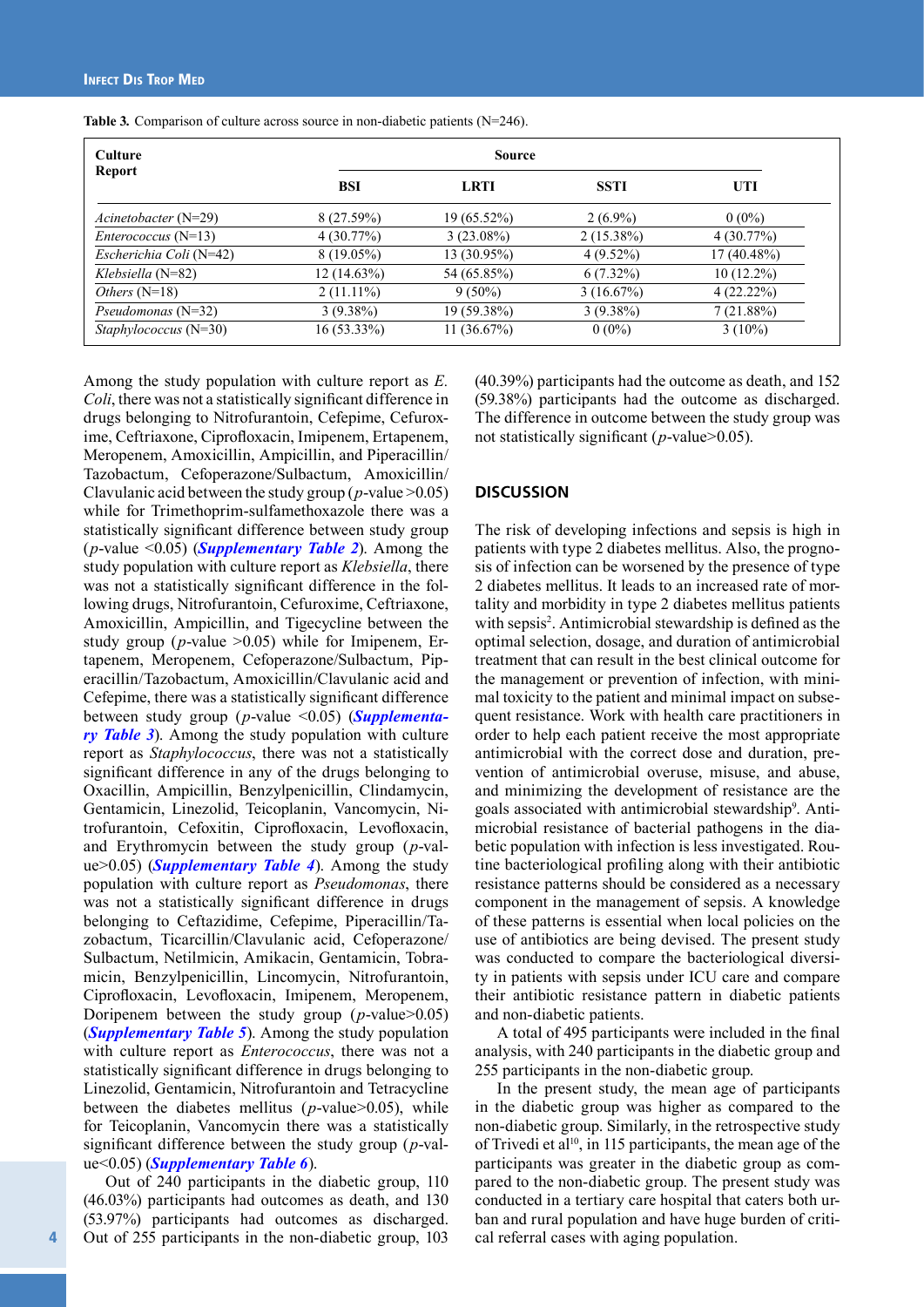In the current study, the majority of the participants were males in the diabetic and non-diabetic groups. In Trivedi et al<sup>10</sup>, the majority of the participants were females in the diabetic group, whereas, in the non-diabetic group majority were males. The diabetic group showed contradictory results, whereas the non-diabetic group showed resembles our study results.

In the present study, the source was identified as LRTI in the majority of cases, followed by BSI, UTI, and SSTI in both the diabetic and non-diabetic groups. In a prospective cohort study performed by Muller et  $a$ <sup>[1]</sup>, in which URTI was identified as the major source followed by UTI, MSMI, LRTI in the diabetic and non-diabetic group, which is contradictory to our study results. In the study of Esper et al<sup>12</sup>, the source of infection of most participants was found in the respiratory tract in both the diabetic and non-diabetic population followed by genitourinary, gastrointestinal, skin and soft tissue and bone.

In the diabetic population, the Culture Report showed *Acinetobacter, Enterococcus, Escherichia Coli, Klebsiella, Staphylococcus*, and *Pseudomonas* species whereas, in non-diabetic patients, *Acinetobacter, Enterococcus, Escherichia Coli, Klebsiella, Staphylococcus*, and *Pseudomonas* species were identified in the culture report. Acharya et al<sup>13</sup> conducted a prospective cross-sectional study in 180 patients in which *Escherichia coli*, *Klebsiella* sps, *Enterococcus* sps, *Enterobacter* sps, *Citrobacter* sps, *Proteus* sps, were identified in diabetic patients and non-diabetic patients. In a population of 200 participants Akhand et al<sup>14</sup> performed a study in which the culture report showed *Escherichia coli* 64.5% and 66.7%*, Klebsiella* 22.6% and 12.5%*, Enterococcus* 6.5% and 4.2%*, Enterobacter* 0% and 4.2%*, Citrobacter* 3.2% and 0% and *Proteus* 0% and 8.4% in diabetic and non-diabetic population respectively.

Among the diabetic people, BSI and UTI were identified as the major source for *Enterococcus* and *Staphylococcus*. Whereas the major source was LRTI and UTI for *Escherichia Coli* and *Klebsiella*. For *Pseudomonas*, the major source was LRTI and SSTI, while BSI and LRTI were the source of infection in Acinetobacter growing isolates.

Among the non -diabetic people, BSI, LRTI, and UTI were identified as the major source for *Acinetobacter, Enterococcus, Escherichia Coli, Klebsiella, Staphylococcus*, and *Pseudomonas* species, respectively.

In the present study, the *Acinetobacter* was most sensitive to colistin, Trimethoprim-sulfamethoxazole, and tigecycline whereas, resistant to cefepime, ceftriaxone, ciprofloxacin in diabetic patients. Similarly, in non-diabetic patients, *Acinetobacter* was most sensitive to colistin and tigecycline and resistant to cefepime, ciprofloxacin, imipenem. Ahmadishooli et al<sup>15</sup> conducted a study in 84 diabetic patients in which the *Acinetobacter* was sensitive to ampicillin-sulbactam, cefepime, ceftriaxone, gentamycin, ciprofloxacin, cotrimoxazole, amikacin, meropenem, imipenem, ceftazidime, and piperacillin/tazobactam, whereas resistant to amikacin.

In the current study, the *Escherichia coli* was sensitive to tigecycline, colistin, and amikacin while it was

resistant to amoxicillin, ampicillin, and ciprofloxacin in diabetic patients. Similarly, in non-diabetic patients, *Escherichia coli* was sensitive to tigecycline, colistin, and amikacin and resistant to amoxicillin, ampicillin, and ciprofloxacin. In Thapa et al<sup>16</sup>, *Escherichia coli* isolates were sensitive to Amikacin, Nitrofurantoin, Cotrimoxazole and resistant to Nalidixic acid, Norfloxacin, Ciprofloxacin in diabetic patients. Whereas, in non-diabetics, all *Escherichia coli* isolates were sensitive to Cotrimoxazole, Amikacin, Nitrofurantoin and resistant to Nalidixic acid, Norfloxacin, and Cotrimoxazole.

In the current study, *Klebsiella* was most sensitive to colistin and tigecycline and resistant to amoxicillin, ceftriaxone, and cefuroxime in diabetic patients. Whereas, in non-diabetic patients, *Klebsiella* was most sensitive to colistin and tigecycline and resistant to amoxicillin, ceftriaxone, and cefuroxime. In Thapa et al<sup>16</sup>, all the *Klebsiella* isolates were sensitive to almost all antibiotics and did not show any resistant pattern in diabetic patients; in non-diabetic patients, all isolates were sensitive to cotrimoxazole, amikacin, nitrofurantoin and resistant to nalidixic acid.

In the present study, the *Staphylococcus* was most sensitive to daptomycin, teicoplanin, vancomycin and resistant to ampicillin and benzyl penicillin in diabetic patients whereas, in non-diabetic patients, *Staphylococcus* was most sensitive to daptomycin, teicoplanin, vancomycin and resistant to ampicillin and benzyl penicillin. Thapa et al<sup>16</sup> performed an e cross-sectional descriptive study in 601 subjects in which the *Staphylococcus aureus* isolates were sensitive to gentamicin, cefotaxime, cotrimoxazole, and ciprofloxacin and resistant to amikacin, oxacillin, and azithromycin in diabetic patients whereas, in non-diabetic all isolates were sensitive to azithromycin, gentamicin, cefotaxime, cotrimoxazole, vancomycin and levofloxacin and resistant to oxacillin which was contradictory to our study results.

In the present study, *Pseudomonas* was most sensitive to amikacin, imipenem, meropenem and resistant to ticarcillin/clavulanic acid, netilmicin, and tobramycin in diabetic patients whereas, in non-diabetic patients, the *Pseudomonas* was sensitive to amikacin, imipenem, and doripenem and resistant to ticarcillin/clavulanic acid, netilmicin and tobramycin. In Jain et al<sup>17</sup>, the *Pseudomonas* culture isolates were sensitive to amikacin, imipenem, meropenem, piperacillin-tazobactam combination, tigecycline, ciprofloxacin, and levofloxacin in diabetic patients.

In the present study, *Enterococcus* was most sensitive to tigecycline, linezolid and resistant to ciprofloxacin and levofloxacin in diabetic patients. Whereas, in non-diabetic patients, *Enterococcus* was most sensitive to tigecycline, linezolid, and resistant to ciprofloxacin and levofloxacin in diabetic patients. Jain et al<sup>17</sup> performed a study in 185 subjects in which *Enterococcus* culture isolates were sensitive to linezolid, daptomycin, teicoplanin, tigecycline, benzylpenicillin, vancomycin, ciprofloxacin, levofloxacin, erythromycin, and tetracycline in diabetic patients.

In the present study, the mortality rate was identified as high in the diabetic group as compared to the non-di-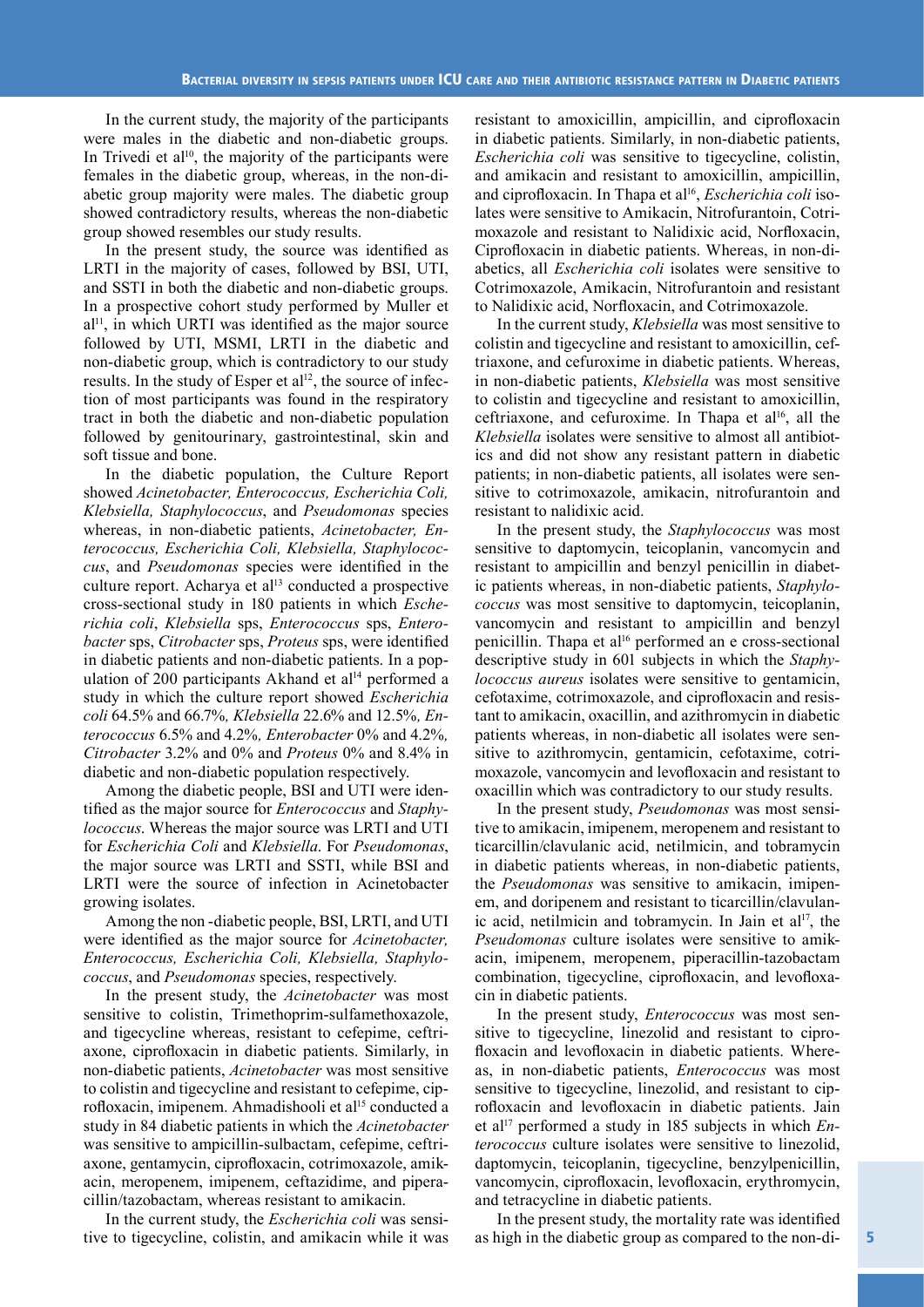| <b>Outcome</b> |                | <b>Diabetes Mellitus</b> |       | <i>p</i> -value |  |
|----------------|----------------|--------------------------|-------|-----------------|--|
|                | Yes $(N=240)$  | $No (N=255)$             |       |                 |  |
| Death          | $110(46.03\%)$ | $103(40.39\%)$           | 1.469 | 0.226           |  |
| Discharge      | 130(53.97%)    | 152 (59.38%)             |       |                 |  |

**Table 4***.* Comparison of outcome between study group (N=494).

abetic group. Whereas the discharge rate was high in the non-diabetic patients as compared to diabetic patients. Similarly, in the Moutzouri et al<sup>18</sup>, the mortality in diabetic septic patients was higher as compared to the mortality in the non-diabetic population (Table 4).

## **CONCLUSIONS**

Antimicrobial resistance has been increasing at an alarming rate worldwide. One of the few major factors that lead to an increase in resistance is the indiscriminate, injudicious use and underdosing of antibiotics. Uncontrolled blood sugar in the sea of an existing pandemic of diabetes mellitus adds to the increasing resistance, leading to high mortality.

The isolates in the present study revealed *Klebsiella* to be the most prevalent organism in both diabetic and non-diabetic patients, whereas the lowest prevalence in diabetic patients was that of *Pseudomonas*. *Enterococcus* was the lowest in prevalence among non-diabetic patients. Colistin was found to be highly sensitive in *Klebsiella, Acinetobacter,* and *Escherichia coli* in both diabetic and non-diabetic patients. *Acinetobacter* showed high resistance to cephalosporin, fluoroquinolones, carbapenems in both diabetic and non-diabetic patients; however, sensitivity was lower for tigecycline in diabetic patients when compared to non-diabetic patients.

*Escherichia coli* was highly resistant to beta-lactam, beta-lactam/beta-lactamase inhibitor, cephalosporins, fluoroquinolones in both diabetic and non-diabetic patients, whereas tigecycline sensitivity was much lower in diabetic when compared to non-diabetic. Isolates showing the growth of *Klebsiella* revealed significant resistance to cefepime, beta-lactam, beta-lactam/ beta-lactamase inhibitor, carbapenems, aminoglycosides, nitrofurantoin among diabetics in comparison to non-diabetic patients. *Pseudomonas* was highly sensitive to polymyxin B in both groups, whereas diabetic patients showed increased resistance to carbapenems, beta-lactam/beta-lactamase inhibitor, aminoglycosides, cephalosporins, and fluoroquinolones. *Enterococcus* and *Staphylococcus* were gram-positive bacteria that were seen in a significant number of isolates*. Enterococcus* showed high resistance to beta-lactams, aminoglycosides, fluoroquinolones, and macrolides in both diabetic and non-diabetic patients. However, in the group of diabetic patients, there was a significant increase in resistance to linezolid, glycopeptides, nitrofurantoin, and tetracycline, when compared with non-diabetics. Tigecycline showed resistance in half isolates among both diabetic and non-diabetic patients. Another gram-positive bacterium, *Staphylococcus*, revealed high resistance to beta-lactams, linezolid, fluoroquinolones, macrolides in both groups. This study conducted in a tertiary care hospital will help in understanding the diversity of bacteria prevalent in our community, which would help in formulating a better empirical antibiotic usage policy with proper implementation of antibiotic stewardship. Empirical antibiotic therapy should be prescribed only after taking sample for performing antimicrobial susceptibility testing and targeted therapy is to be done according to the results of the culture and susceptibility testing, in order to obtain a better outcome.

#### **Conflict of Interest:**

The authors declare that they have no conflict of interests.

#### **Ethics Approval:**

Approval issued by Ethical Committee of Max Super Specialty Hospital, Vaishali, Ghaziabad, India.

## **Funding:**

None.

**Informed Consent:** Obtained.

#### **Availability of Data and Materials:**

All data are available upon reasonable request by contacting the Corresponding Author of the manuscript.

#### **AUTHORS CONTRIBUTIONS:**

The authors confirm contribution to the paper as follows: research conception and design: SP, PNC, NPS; data acquisition: SP, GG; analysis or interpretation of results: SP, AKG, VP; draft manuscript preparation and revision: SP, GG, AKG, PNC, VP, NPS. All authors reviewed the results and approved the final version of the manuscript.

#### **REFERENCES**

- 1. Berg D, Gerlach H. Recent advances in understanding and managing sepsis. F1000Res. 2018; 7: F1000 Faculty Rev-1570.
- 2. Frydrych LM, Fattahi F, He K, Ward PA, Delano MJ. Diabetes and Sepsis: Risk, Recurrence, and Ruination. Front Endocrinol (Lausanne) 2017; 8: 271.